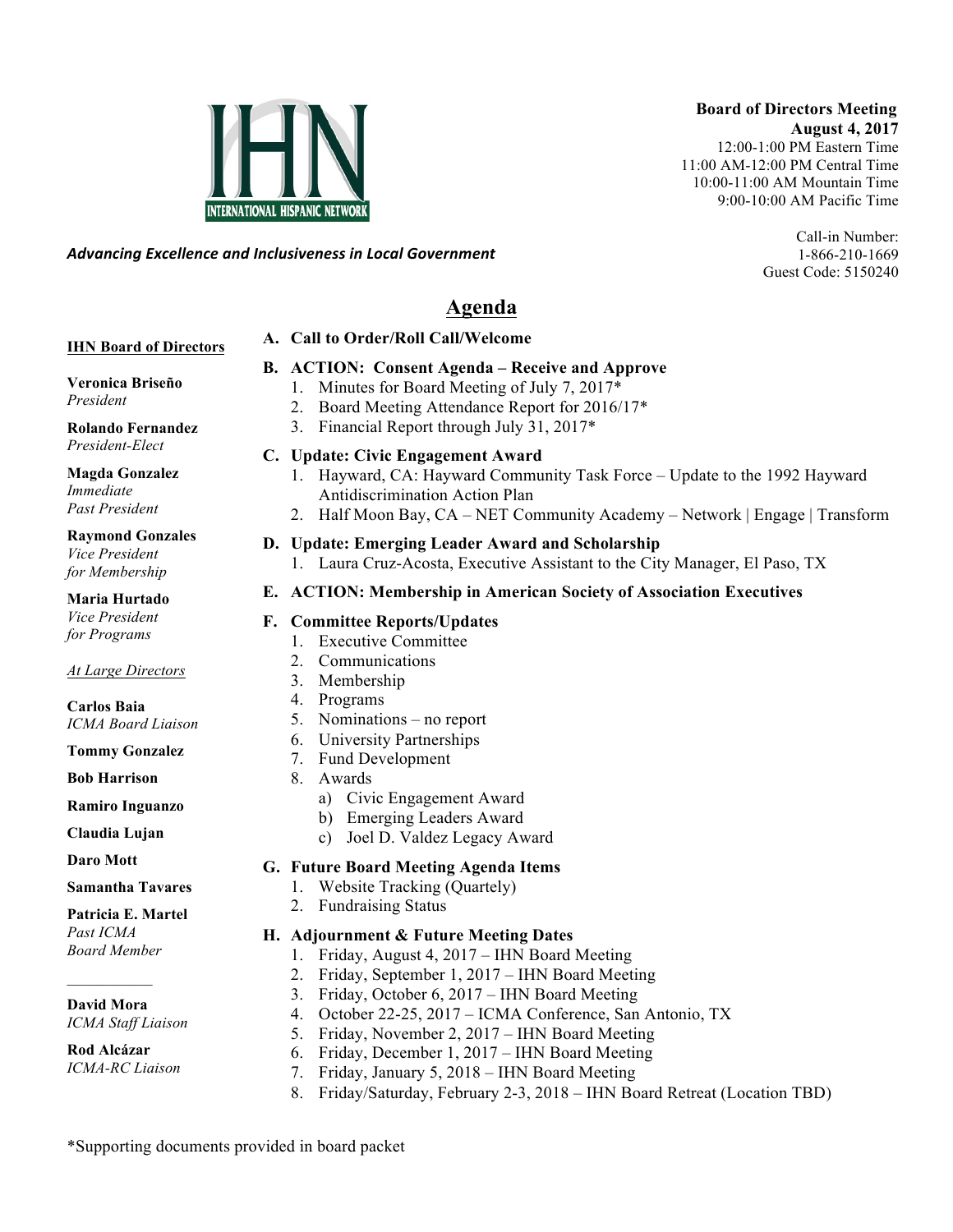

 **Board of Directors Meeting July 7, 2017**

 **MINUTES**

#### *Advancing)Hispanic)leadership)in)local)government*

#### **Board Members Present**

Veronica Briseño, President Rolando Fernandez, President-Elect Magda Gonzalez, Immediate Past President Maria Hurtado, Vice President for Programs Carlos Baia, At Large Director Tommy Gonzalez, At Large Director Ramiro Inguanzo, At Large Director Claudia Lujan, At Large Director Daro Mott, At Large Director Samantha Tavares Patricia E. Martel, Past ICMA Board Member

#### **Board Members Absent**

Raymond Gonzales, Vice President for Membership Bob Harrison, At Large Director

#### **Others Present**

Karen Davis, Executive Director David Mora, ICMA Staff Liaison Rod Alcazar, ICMA-RC Liaison

#### **A. Call to Order/Roll Call/Welcome**

*Roll call was conducted and eleven voting members were present, a quorum was established.*

#### **B. ACTION: Consent Agenda – Receive and Approve**

- 1. Minutes for Board Meeting of June 2, 2017
- 2. Minutes for IHN Annual Meting of June 16, 2017
- 3. Board Meeting Attendance Report for 2016/17
- 4. Financial Report through June 30, 2017

*Rolando Fernandez moved approval of the consent agenda; Claudia Lujan seconded the motion; the motion was approved unanimously.*

#### **C. ACTION: Approve Civic Engagement Award Winner(s)**

*Claudia Lujan reported that the Civic Engagement Committee had not been able to convene and review the submissions due to changes in the board that impact the membership of the committee. She requested a week to convene the committee and make a selection. Tommy Gonzalez asked if the recommendations would be ratified by the board via email. Veronica Briseno stated she agreed that the board should ratify the selection(s). The board concurred.*

*The Civic Engagement Committee recommended the City of Half Moon Bay (pop. 11,300) and the City of Hayward (pop. 149,205). Karen Davis sent an email to the board on July 17 requesting ratification of the recommendations. A majority of board members responded and the recommendations were approved.*

#### **D. UPDATE: Emerging Leaders Award & Scholarship Submissions**

*Karen Davis reported that the executive committee has not reviewed the submissions for the emerging leader(s) award and requested that the committee convene within the next week and make recommendation(s) for the award recipient(s). The board concurred and asked that the*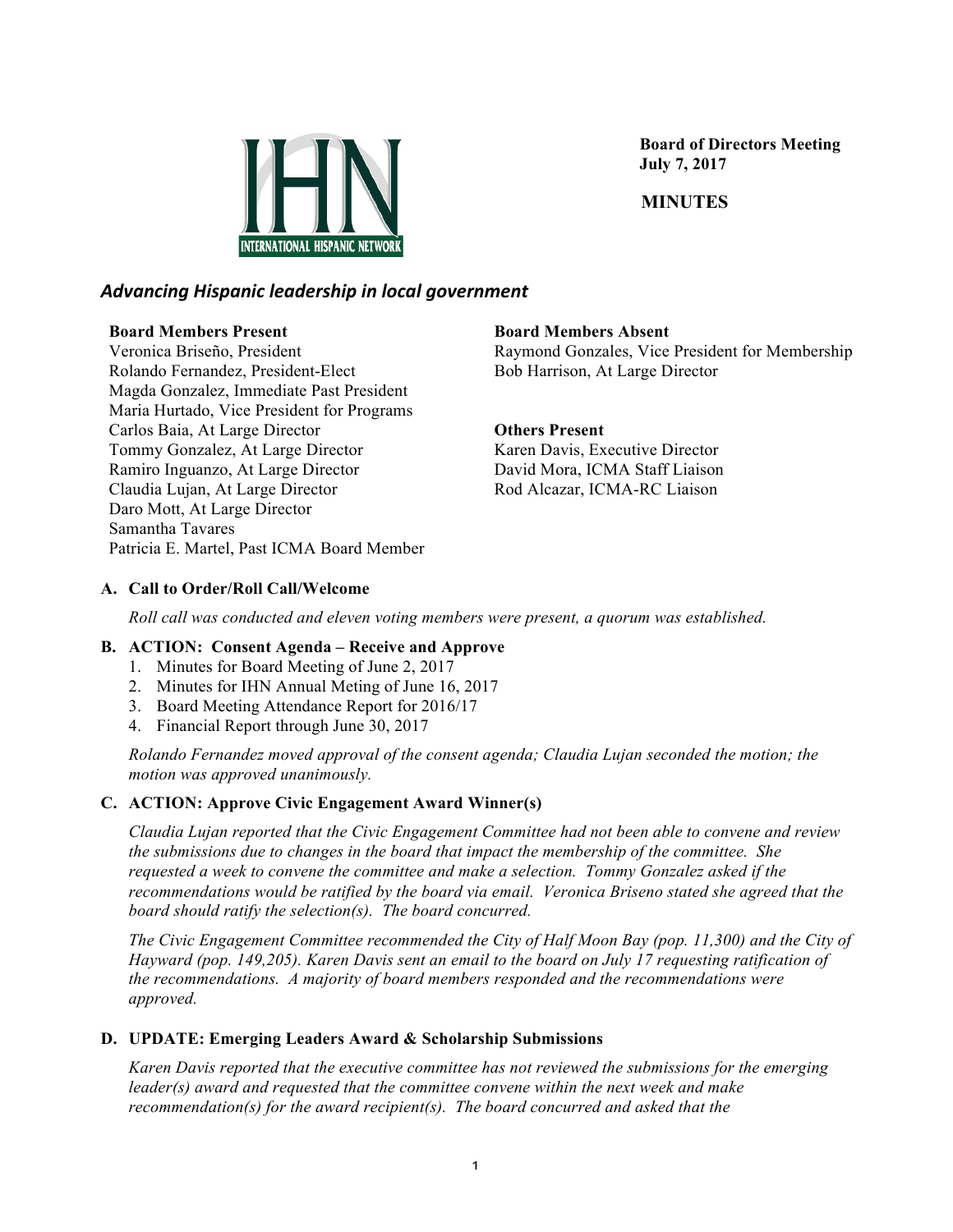*recommendations be ratified via email. Rolando Fernandez offered his complimentary ICMA registration, if needed for a second recipient.* 

*The executive committee recommended Laura Cruz-Acosta Executive Assistant to the City Manager, El Paso, TX for the 2017 emerging leader award and scholarship. Karen Davis sent an email to the board on July 13 requesting ratification of the recommendations. A majority of board members responded and the recommendations were approved.*

#### **E. DISCUSSION: Mid-Year Budget Review**

*The board reviewed the status of the 2017 annual budget and had no significant revisions. The board concurred with spending up to \$7.500 for new marketing and conference materials, which was authorized in the 2017 budget. Karen Davis said she would proceed but will also be asking vendors for in-kind or discounted pricing in return for adding them as a financial sponsor of IHN/LGHN.*

#### **F. DISCUSSION: Fundraising**

*Karen Davis provided an overview of the fund development committee work plan. The board provided preliminary suggestions for sponsors of the IHN dinner in San Antonio. Veronica Briseno suggested a working committee consisting of herself, Rolando Fernandez, Frances Gonzalez, Alex Briseno and Rolando Bono. Dave Mora reported that he will work with Frances Gonzalez to create short term scholarships for national events to encourage more emerging leaders to attend professional development events.* 

#### **G. Website Tracking**

*Karen Davis presented the website tracking data. In response to board questions, Karen said she would reach out to Gabe Rodriguez to get more comparable data and send to the board.*

#### **H. Committee Reports/Updates/Committee Chairs/Vice Chairs**

*Executive Committee: Veronica Briseño | Rolando Fernandez*

#### **I. Future Board Meeting Agenda Items**

- 1. Website Tracking *–* quarterly
- 2. Fundraising Status

#### **J. Other**

*The board requested that IHN recognize Patrick Ibarra and Heidi Vorhees at the IHN dinner to thank them for their proactive and ongoing support of IHN.*

*The board suggested that Phoenix provide a presentation/video of the 2018 conference at the IHN dinner.*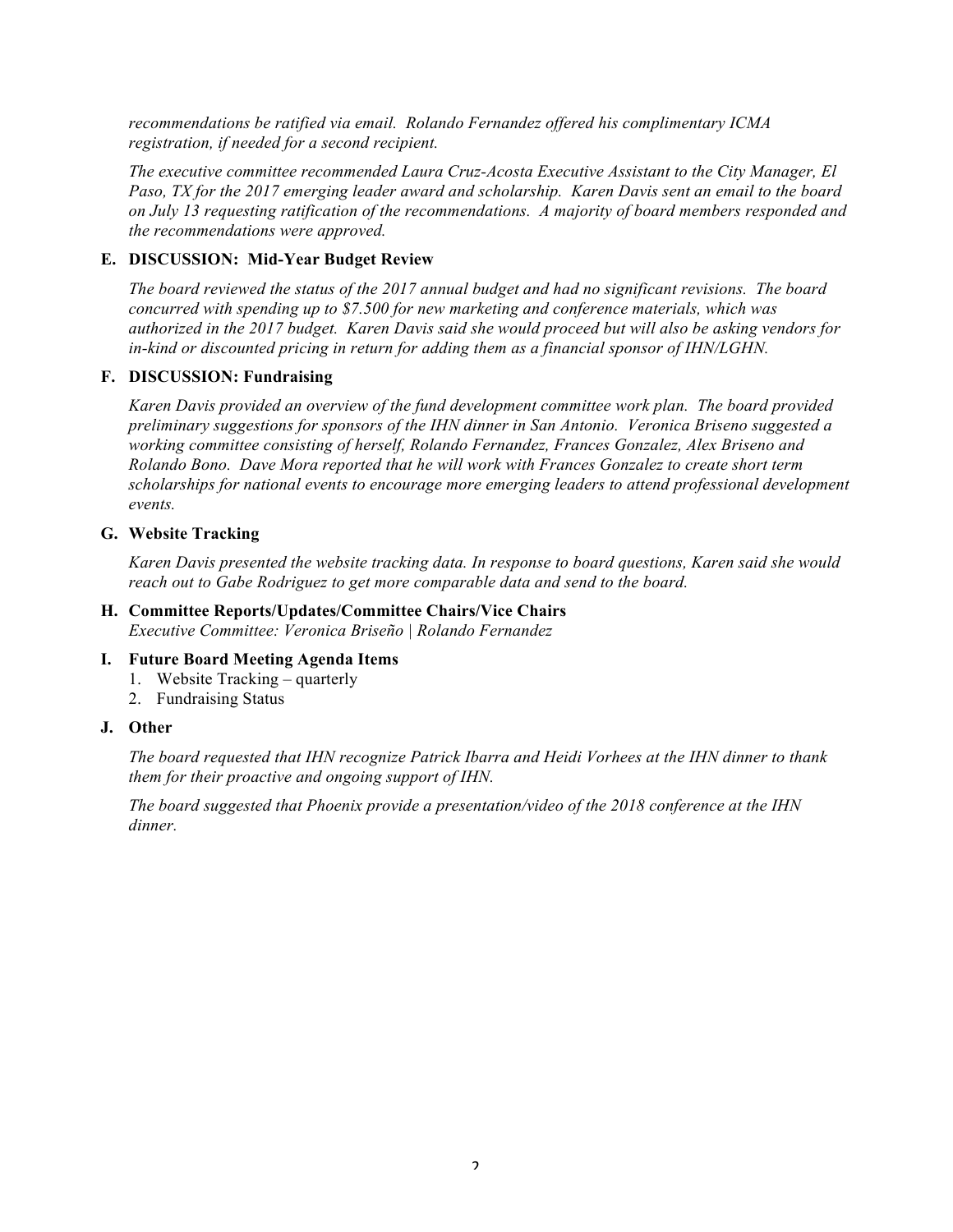### **2016-2017 IHN Board of Directors Board Meeting Attendance**

| Name                    | Jan     | Feb     | Mar     | April   | May     | June 1  | Annual    | July    | Aug     | <b>Sept</b> | Oct     | <b>Nov</b> | <b>Dec</b> |
|-------------------------|---------|---------|---------|---------|---------|---------|-----------|---------|---------|-------------|---------|------------|------------|
|                         | 2016    | 2016    | 2016    | 2016    | 2016    | 2016    | Mtg. 2016 | 2016    | 2016    | 2016        | 2016    | 2016       | 2016       |
| Veronica Briseño        | Present |         | Present | Present | Present | Present | Present   | Present | Present | Present     | Present |            | Present    |
| Manuel Esquibel         | Present |         | Present | Present | Absent  | Absent  | Present   | Present | Present | Absent      | Present |            | Present    |
| Magda Gonzalez          | Present |         | Present | Absent  | Present | Present | Present   | Present | Absent  | Present     | Present |            | Present    |
| Maria Hurtado           | Absent  |         | Present | Absent  | Absent  | Present | Present   | Present | Present | Present     | Absent  |            | Present    |
| Rolando Fernandez       | Present |         | Present | Present | Present | Present | Absent    | Present | Present | Present     | Present |            | Present    |
| Carlos Baia             | Present |         | Absent  | Present | Present | Absent  | Present   | Absent  | Present | Absent      | Absent  |            | Absent     |
| Yocelyn Galiano         | Present |         | Absent  | Present | Absent  | Present | Absent    | Present | Present | Present     | Present |            | Absent     |
| <b>Raymond Gonzales</b> | Present |         | Absent  | Absent  | Present | Present | Absent    | Present | Present | Present     | Present |            | Present    |
| Tommy Gonzalez          | Absent  |         | Absent  | Absent  | Absent  | Absent  | Absent    | Present | Present | Present     | Present |            | Present    |
| Ramiro Inguanzo         | Present |         | Present | Present | Absent  | Present | Absent    | Absent  | Absent  | Present     | Absent  |            | Absent     |
| Claudia Lujan           | Absent  |         | Present | Absent  | Absent  | Absent  | Present   | Absent  | Present | Present     | Present |            | Absent     |
| Pat Martel              | Absent  |         | Absent  | Absent  | Absent  | Absent  | Present   | Absent  | Absent  | Present     | Absent  |            | Absent     |
| Daro Mott               | Present |         | Present | Present | Present | Present | Present   | Present | Present | Absent      | Present |            | Absent     |
|                         |         |         |         |         |         |         |           |         |         |             |         |            |            |
| Name                    | Jan     | Feb     | Mar     | April   | May     | June    | Annual    | July    | Aug     | <b>Sept</b> | Oct     | <b>Nov</b> | Dec        |
|                         | 2017    | $2017*$ | 2017    | 2017    | 2017    | 2017    | Mtg. 2017 | 2017    | 2017    | 2017        | 2017    | 2017       | 2017       |
| Veronica Briseño        | Absent  | Present | Present | Present | Present | Present | Present   | Present |         |             |         |            |            |
| Manuel Esquibel         | Present | Absent  |         |         |         |         |           |         |         |             |         |            |            |
| Magda Gonzalez          | Present | Present | Absent  | Present | Present | Present | Absent    | Present |         |             |         |            |            |
| Maria Hurtado           | Absent  | Present | Present | Present | Present | Present | Absent    | Present |         |             |         |            |            |
| Rolando Fernandez       | Present | Present | Present | Absent  | Present | Present | Present   | Present |         |             |         |            |            |
| Carlos Baia             | Present | Present | Absent  | Absent  | Present | Present | Present   | Present |         |             |         |            |            |
| Yocelyn Galiano         | Absent  | Absent  | Absent  | Absent  | Absent  | Absent  |           |         |         |             |         |            |            |
| <b>Raymond Gonzales</b> | Absent  | Present | Present | Present | Present | Absent  | Present   | Absent  |         |             |         |            |            |
| Tommy Gonzalez          | Present | Absent  | Absent  | Present | Absent  | Absent  | Present   | Present |         |             |         |            |            |
| <b>Bob Harrison</b>     |         |         |         |         |         |         | Present   | Absent  |         |             |         |            |            |
| Ramiro Inguanzo         | Absent  | Absent  | Present | Absent  | Present | Absent  | Absent    | Present |         |             |         |            |            |
| Claudia Lujan           | Present | Present | Present | Present | Present | Present | Present   | Present |         |             |         |            |            |
| Pat Martel              | Present | Absent  | Absent  | Present | Absent  | Absent  | Absent    | Present |         |             |         |            |            |
| Daro Mott               | Absent  | Absent  | Absent  | Present | Present | Present | Present   | Present |         |             |         |            |            |
| Samantha Tavares        |         |         |         |         |         |         | Present   | Present |         |             |         |            |            |

Note: Excused v. unexcused absences are not differentiated on the chart.

\*Attendance for Saturday, February 4 when board actions were taken. A quorum was present.

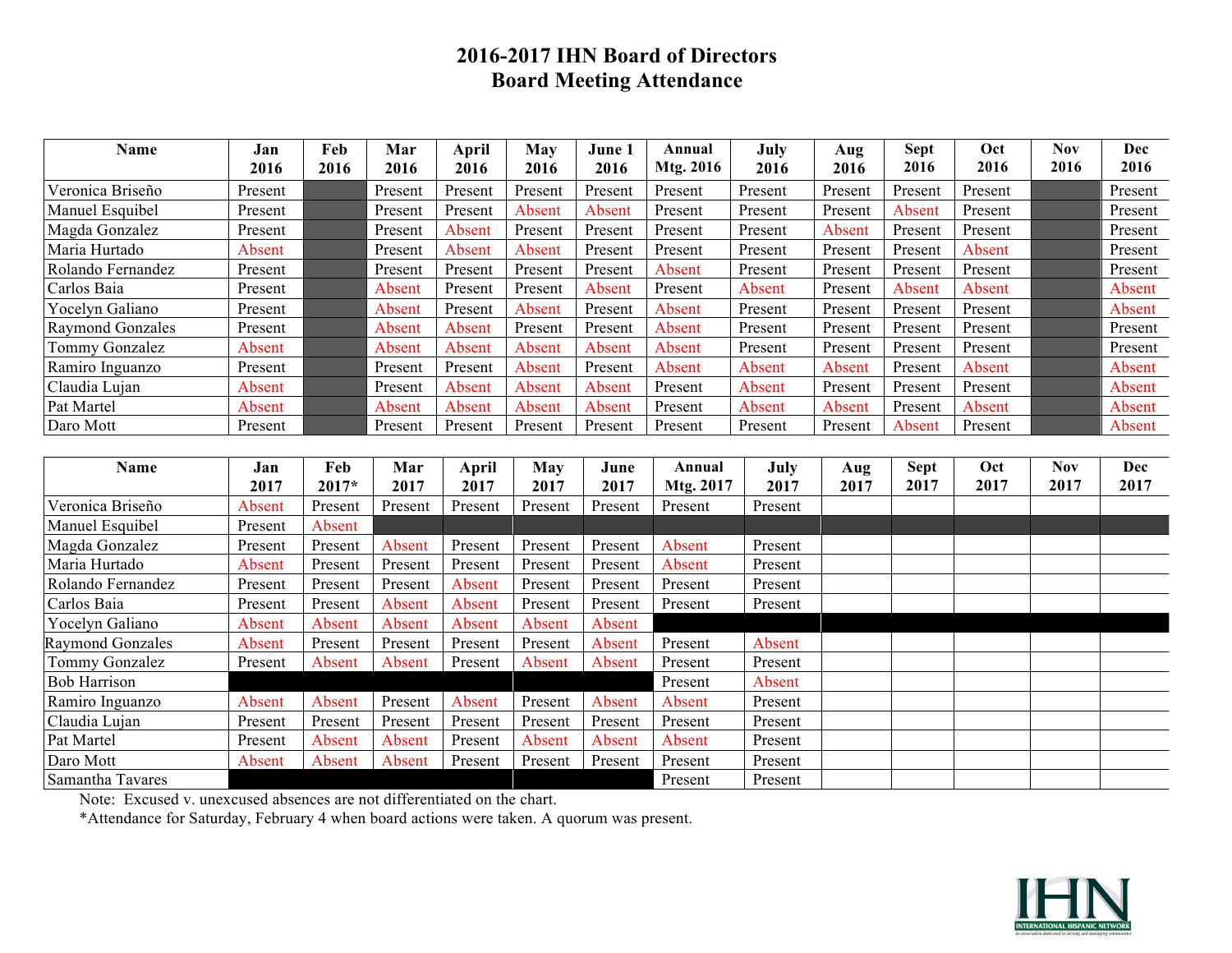## **Cash Basis International Hispanic Network Profit & Loss January through July 2017 Jan - Jul 17**

| 50,000.00 |
|-----------|
| 3,454.10  |
| 53,454.10 |
|           |
| 1,100.00  |
| 1,100.00  |
|           |
| 7,020.60  |
| 7,020.60  |
|           |
|           |
| 24,370.30 |
| 3,025.00  |
| 4,955.40  |
| 32,350.70 |
|           |
| 575.00    |
| 575.00    |
| 94,500.40 |
|           |
|           |
| 96.03     |
| 503.11    |
| 599.14    |
|           |
| 825.00    |
| 46,424.82 |
| 47,249.82 |
|           |
| 19.60     |
| 487.50    |
| 49.98     |
| 988.32    |
| 896.99    |
| 2,442.39  |
|           |